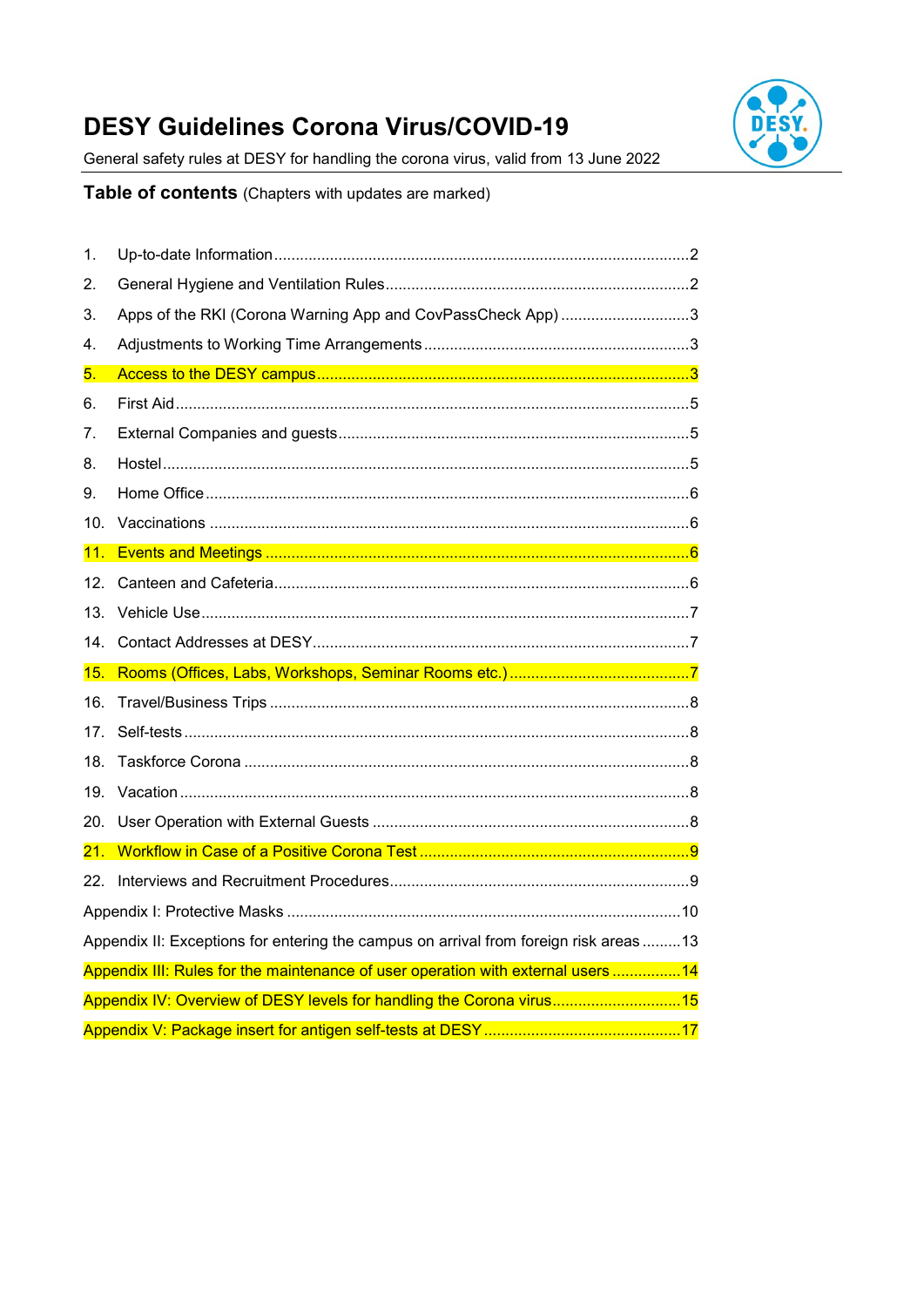### <span id="page-1-0"></span>1. Up-to-date Information

DESY is currently in Level 1 "Safe Normal Operation" (see Appendix IV for a level overview).

The respective current information and recommendations at DESY can be found at: **[www.desy.de/coronavirus](http://www.desy.de/coronavirus)** and **[www.desy.de/coronavirus/internal/index\\_eng.html](http://www.desy.de/coronavirus/internal/index_eng.html)** Current information on the situation in Germany: **[www.rki.de](http://www.rki.de/)** Hotlines of the health authorities: Hamburg: (040) 428 284 000 (daily from 7 am to 7 pm) Brandenburg: (0331) 866 5050 (Monday to Friday from 9 am to 5 pm) Medical on-call service: 116 117

## <span id="page-1-1"></span>2. General Hygiene and Ventilation Rules

All employees and campus users are asked to continue to carefully observe the general rules of hygiene.

Our recommendations at DESY are based on the latest scientific findings on virus transmission and infections. Since the data situation is constantly expanding, short-term adjustments and changes are possible.

The following basic rules apply:

- In principle, a spatial distance of at least 1.5 m, preferably 2 m, must be maintained.
- If the spatial distance cannot be quaranteed in exceptional cases e.g. in the case of joint transport or when working in a cramped experimental hut – organizational or technical options must first be examined, e.g. working at different times, use of shielding, etc.
- The simultaneous, even short-term stay of several persons in an office or similar rooms is voluntary and permissible if the available measures to reduce the risk of infection are sufficiently used (e.g. working in fixed teams, regular ventilation, air cleaning, voluntary self-testing, observance of the spatial distance, use of shielding). Employees who do not wish to share offices and similar rooms – for example, because they or their relatives belong to a risk group – should be allowed individual use of the room, for example, through time-shifted work or home office, provided that these measures are not operationally impossible. For more information on the use of rooms, please refer to "15. Rooms".
- At DESY, in closed rooms in which existing technical or organizational measures are not sufficient for the protection of the persons present (see also "15. Rooms"), there is an urgent recommendation to wear medical or masks with a higher protective effect (FFP2/3). It is strongly recommended to wear FFP2 masks only, as they provide higher protection against aerosols. Further legal requirements from the area of occupational safety must be taken into account.
- Annex I must be observed; it contains further information on the different types of masks, e.g. on wearing and recovery times. Individual questions (e.g. about pre-existing conditions) can be answered by D5 or the company medical service.
- DESY provides both medical and FFP2 masks for operational purposes. Medical masks and FFP2 masks (the latter in quantities up to 100) are issued in Hamburg by "stock call" in the central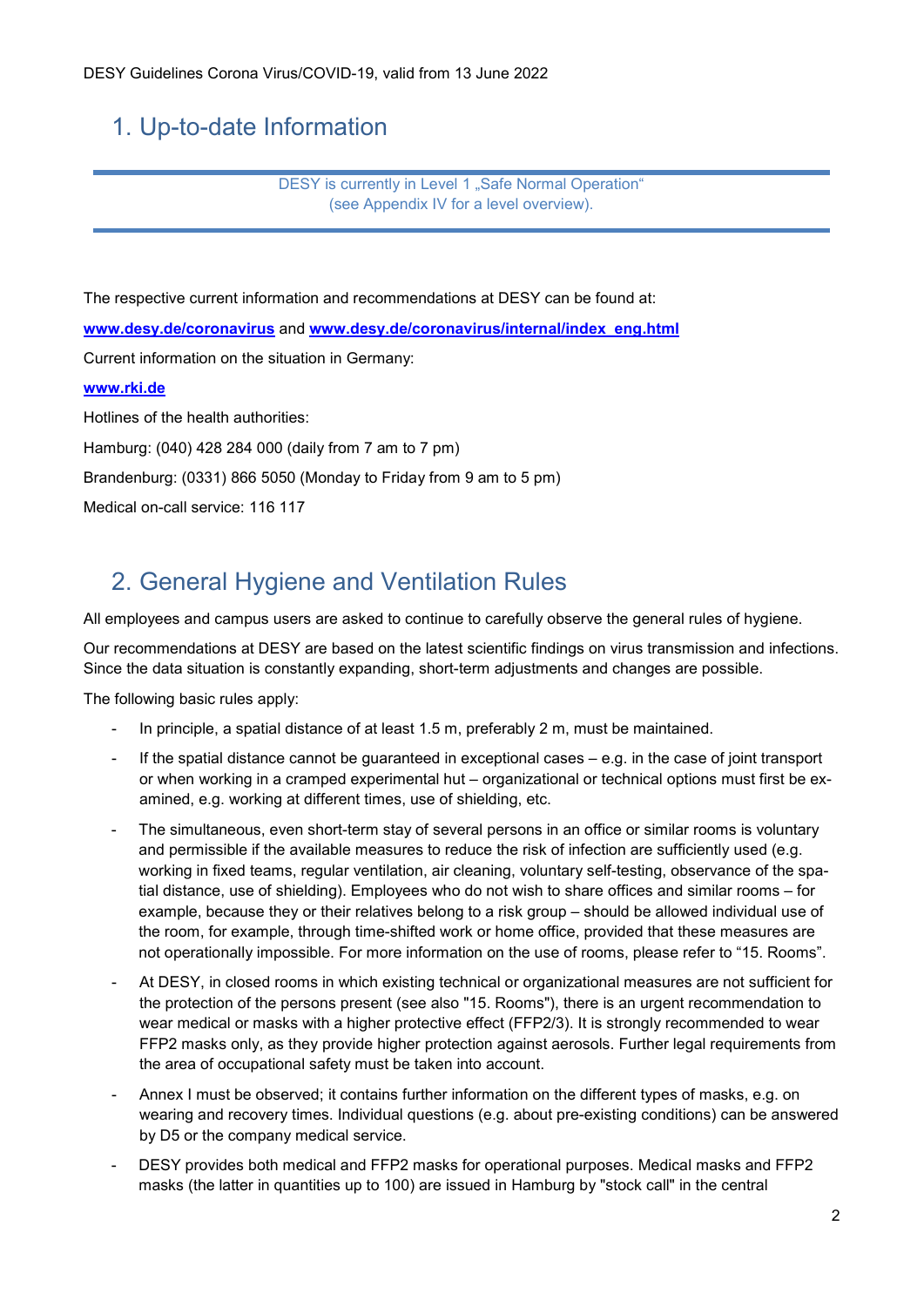warehouse. Alternatively, these can be ordered via e.biss. In Zeuthen, the masks are issued via the goods issue department. Protective masks are not issued in stock.

Protective masks are to be used by one person only.

# <span id="page-2-0"></span>3. Apps of the RKI (Corona Warning App and CovPassCheck App)

The installation of the Corona Warning App on DESY mobile phones is recommended.

The installation of the CovPassCheck App on DESY mobile phones is permitted.

### <span id="page-2-1"></span>4. Adjustments to Working Time Arrangements

In a joint declaration of the Directorate and the Works Councils in Hamburg and Zeuthen on the COVID-19 corona virus, the DESY working time regulations were adjusted until further notice in order to enable employees and superiors to handle working times as flexibly as possible.

This is also intended as a reaction to possible school and daycare closures.

The declaration can be found at: [www.desy.de/coronavirus/internal/index\\_eng.html](http://www.desy.de/coronavirus/internal/index_eng.html)

# <span id="page-2-2"></span>5. Access to the DESY campus in case of a positive corona test or typical symptoms or after staying in foreign risk areas

The access rules apply to DESY employees, service providers and guests. The access rules supplement the applicable official regulations on the employer side. As the organizer of a meeting with third parties, please also inform the persons you have invited about this measure if necessary.

If entering the DESY locations is not permitted due to the following access rules, the following regulations on continued salary payment apply:

For DESY employees, the salary continues to be paid during this time, provided the prohibited access is not caused by the employee. The salary also continues to be paid if, after consultation with the supervisor, home office is possible (also see "19. Vacation"). Employees of other employers on campus must clarify this with their employer.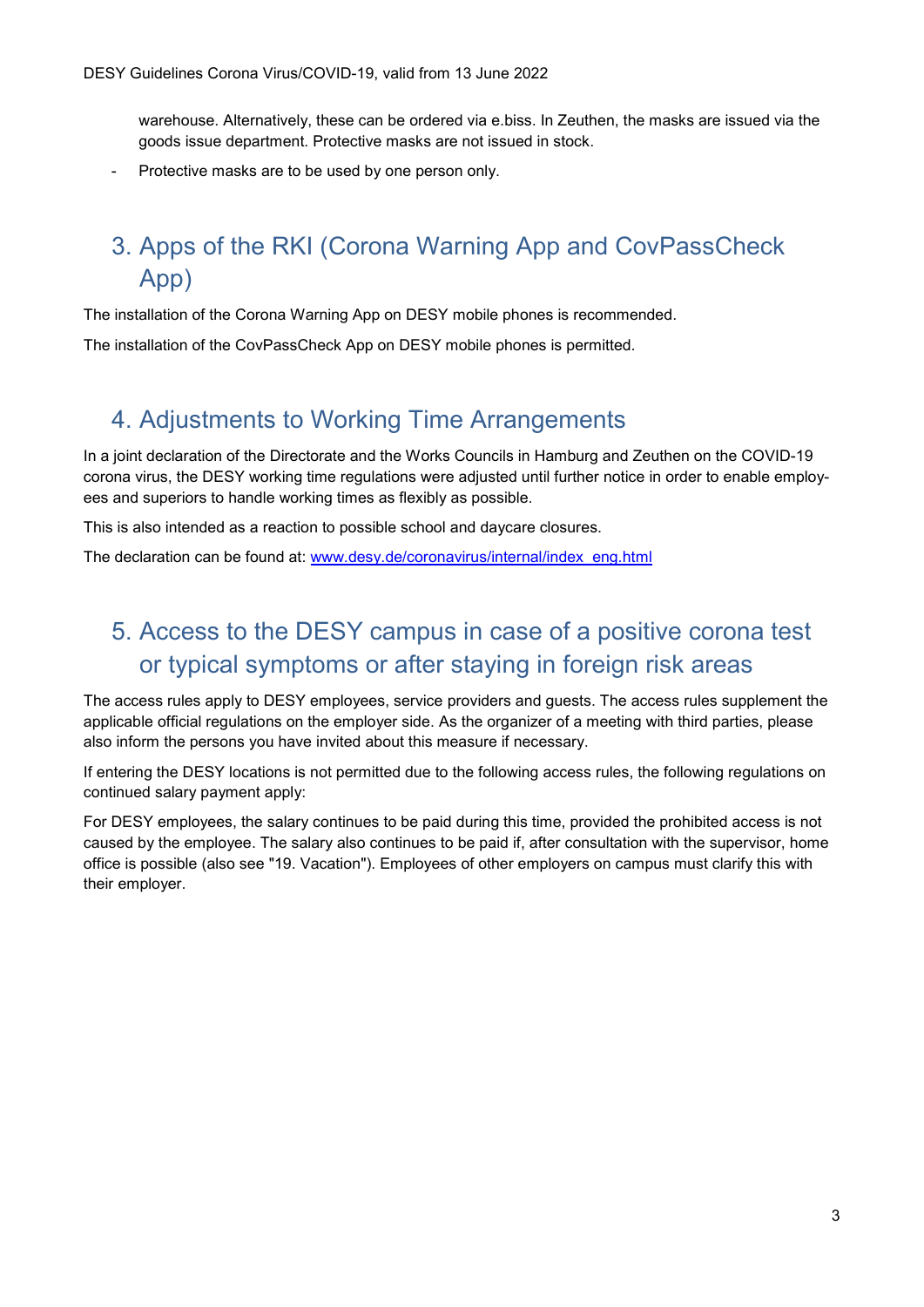| 5.1. Overview: Rules in case of a positive Corona test, typical symptoms or as a contact person |  |  |  |
|-------------------------------------------------------------------------------------------------|--|--|--|
|                                                                                                 |  |  |  |

| <b>Criteria</b>                                                                                                                                                                                                                                                                                       | <b>Access ban</b><br>to campus | <b>Duration of</b><br>access ban       | <b>Further measures</b>                                                                                                                                                                                                                                                                                                                                                                                                           |
|-------------------------------------------------------------------------------------------------------------------------------------------------------------------------------------------------------------------------------------------------------------------------------------------------------|--------------------------------|----------------------------------------|-----------------------------------------------------------------------------------------------------------------------------------------------------------------------------------------------------------------------------------------------------------------------------------------------------------------------------------------------------------------------------------------------------------------------------------|
| <b>Person tested positive</b><br>for Covid-19                                                                                                                                                                                                                                                         | Yes                            | According to official or-<br>ders      | - Urgent request to inform super-<br>visor, Personnel Department<br>(V2) and health.service@desy.de<br>- Quarantine certificate (if availa-<br>ble) must be submitted to the HR<br>department<br>- If there are symptoms of illness,<br>a notification of absence (sick)<br>must be made via the GO-Portal<br>- In the case of a symptom-free<br>course, work should be carried<br>out in the home office, if this is<br>possible |
| Close contact <sup>1</sup> of a<br>person tested positive<br>by certified test (e.g.,<br>members of the same<br>household, stay in<br>close field $< 1.5$ m for<br>longer than 10 min<br>without covering the<br>mouth and nose, or<br>staying together > 10<br>min in a poorly venti-<br>lated room) | <b>No</b>                      |                                        | The person is urgently requested<br>to avoid contacts as far as possi-<br>ble on his/her own responsibility<br>for at least five days (and thus if<br>possible - after prior consultation<br>with the supervisor - to work in<br>the home office) and to test<br>him/herself regularly during this<br>time.                                                                                                                       |
| Symptoms such as fe-<br>ver or dry cough,<br>which are typical for<br>an infection with the<br>coronavirus/COVID-19                                                                                                                                                                                   | Yes                            | Until the symptoms<br>have disappeared | In agreement with the supervisor<br>work should be done in the home<br>office if possible until the person<br>returns to campus                                                                                                                                                                                                                                                                                                   |

5.2 Overview: Rules after staying in foreign risk areas (see Appendix II for an example)

As of June 1, there is only one category of risk areas: areas of variants of concern. "Simple" risk areas and high-risk areas have been eliminated.

There are still special notification and documentation requirements and a quarantine requirement for persons who have been in an area classified as a area of variants of concern at the time of entry at any time in the ten days prior to entry. In the case of entry from these areas, passenger transport by train, bus, ship and air from these areas is prohibited, subject to very narrowly defined exceptions.

The access rules supplement the official regulations on the part of the employer, which must be observed with priority.[2](#page-3-1)

For external users, separate rules apply for access to the campus (see Appendix III).

<span id="page-3-0"></span> <sup>1</sup> [https://www.rki.de/DE/Content/InfAZ/N/Neuartiges\\_Coronavirus/Kontaktperson/Management.html](https://www.rki.de/DE/Content/InfAZ/N/Neuartiges_Coronavirus/Kontaktperson/Management.html) (only in German)

<span id="page-3-1"></span><sup>&</sup>lt;sup>2</sup> Federal coronavirus entry regulation as of 05/31/2022[: https://www.bundesgesundheitsministerium.de/service/gesetze-und-ver](https://www.bundesgesundheitsministerium.de/service/gesetze-und-verordnungen/guv-19-lp/coronaeinreisev.html)[ordnungen/guv-19-lp/coronaeinreisev.html](https://www.bundesgesundheitsministerium.de/service/gesetze-und-verordnungen/guv-19-lp/coronaeinreisev.html)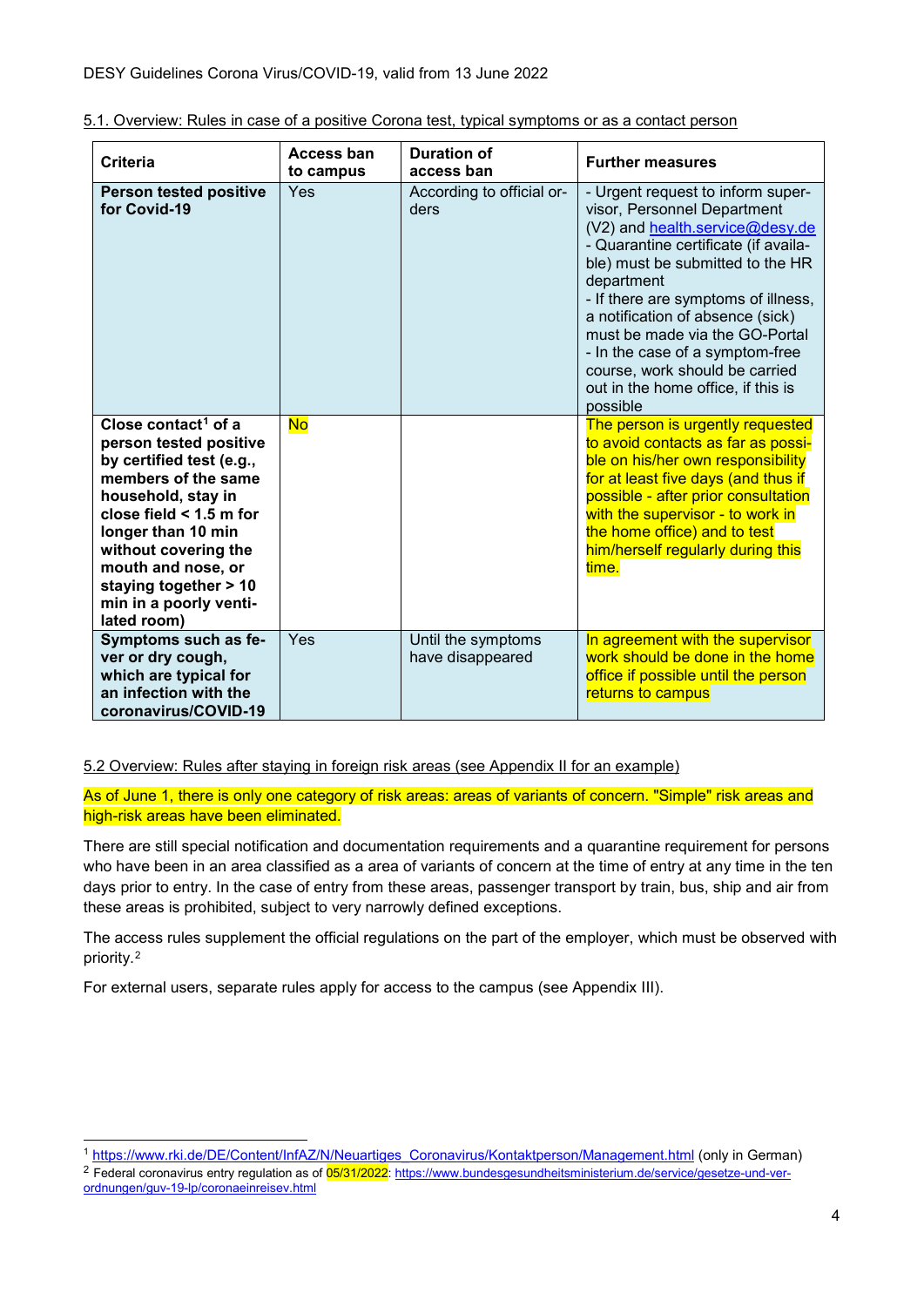| Criteria                                                                                                                                        | Access ban<br>to campus | Duration of<br>access ban                                                                                                                                                                                                | <b>Further information for DESY</b><br>employees                                                                                                                                                                                                                                                                               |
|-------------------------------------------------------------------------------------------------------------------------------------------------|-------------------------|--------------------------------------------------------------------------------------------------------------------------------------------------------------------------------------------------------------------------|--------------------------------------------------------------------------------------------------------------------------------------------------------------------------------------------------------------------------------------------------------------------------------------------------------------------------------|
|                                                                                                                                                 |                         |                                                                                                                                                                                                                          |                                                                                                                                                                                                                                                                                                                                |
| Stay in the last 10<br>days (counting from<br>the day of entry into<br>Germany) in a foreign<br>RKI area of variants of<br>concern <sup>3</sup> | Yes                     | - 14 days counting<br>from the day of entry<br>into Germany.<br>- Exception possible if<br>the affected virus vari-<br>ant area is no longer<br>classified as such after<br>entry and before the<br>14 days have elapsed | - Observe the digital registration<br>requirement before entering Ger-<br>many and the general testing re-<br>quirement for entrants from areas<br>of variants of concern.<br>- Information to supervisor re-<br>quired.<br>- If possible, work should be done<br>in the home office until the person<br>can return to campus. |

Since risk assessments and regulations in the federal states can change at short notice, we ask you to regularly inform yourself about the rules that apply to you. If you have any questions, please contact [health.ser](mailto:health.service@desy.de)[vice@desy.de.](mailto:health.service@desy.de)

## <span id="page-4-0"></span>6. First Aid

First aid must still be given until the rescue service arrives. At present, special attention must be paid to hygiene measures.

In addition to the disposable gloves contained in the first aid kits, FFP2 masks are currently to be worn by both the first aider and the accident/illness victim. A small supply of FFP2 masks is kept in all first aid kits.

Breathing (mouth-to-mouth or mouth-to-nose resuscitation) is not mandatory for untrained persons without appropriate aids. It is important that cardiac pressure massage is performed.

After the assistance, the hands must be properly cleaned or disinfected.

# <span id="page-4-1"></span>7. External Companies and guests

For guests staying at the DESY premises (Hamburg/Zeuthen) for a short time and employees of external companies on the DESY premises the same protective measures apply as for DESY employees. The regulations for external guests in user operation can be found under item 20 and in Annex III.

The companies will be informed about the measures to be carried out when the work is commissioned. Violations can result in a house ban by V1.

### <span id="page-4-2"></span>8. Hostel

The DESY guest houses in Hamburg cannot be used for the quarantine that may be prescribed by the authorities after an entry from virus variant areas.

<span id="page-4-3"></span><sup>&</sup>lt;sup>3</sup> Area of variants of concern is what is classified as such by the RKI on the day of entry into Germany: [https://www.rki.de/DE/Content/InfAZ/N/Neuartiges\\_Coronavirus/Risikogebiete\\_neu.html](https://www.rki.de/DE/Content/InfAZ/N/Neuartiges_Coronavirus/Risikogebiete_neu.html) (see website for English version)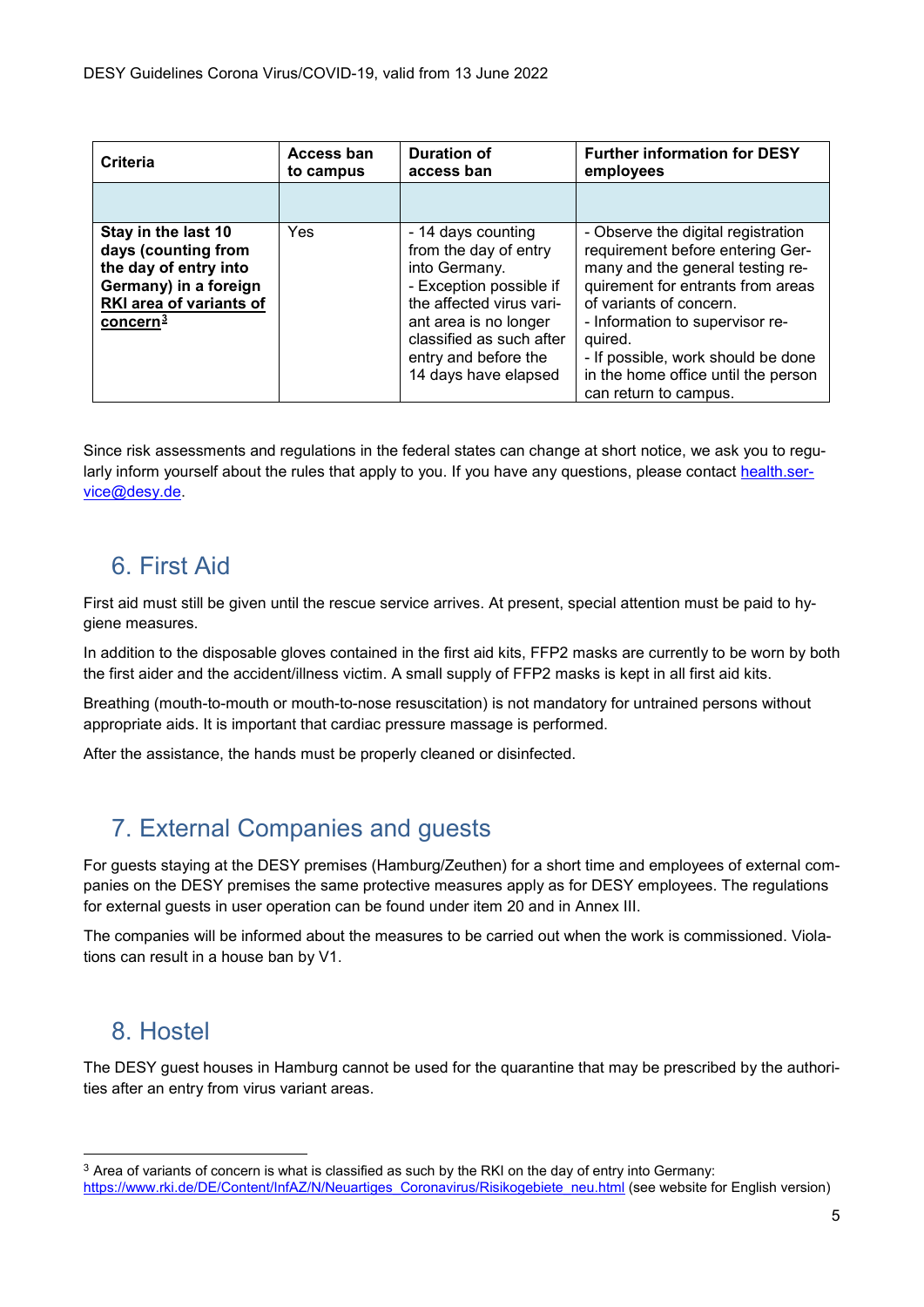V1 must decide on any other use of the hostel in each individual case, enquiries t[o hostel@desy.de](mailto:hostel@desy.de) (for Hamburg) and [hostel.zeuthen@desy.de](mailto:hostel.zeuthen@desy.de)

### <span id="page-5-0"></span>9. Home Office

To reduce infection risks, home office options may continue to be used wherever operationally possible and in consultation with supervisors. Individual regulations in the groups are the responsibility of the supervisors. If necessary, office equipment (monitors, chairs etc.) can also be borrowed in consultation with superiors.

Should there be any uncertainties in groups in individual cases, the divisional management must be involved.

### <span id="page-5-1"></span>10. Vaccinations

DESY participates in the National Immunization Campaign through its Occupational Health Service. Further informations are to be found in separate e-mails.

Persons vaccinated against the coronavirus must continue to comply with all safety measures established at DESY in accordance with current official recommendations.

Employees shall in principle be allowed to attend vaccination appointments after consultation with their superiors; however, this does not entitle them to paid time off. Employees whose vaccination appointments overlap with shift work are exempt.

Basic immunizations and booster vaccinations take place in principle according to the recommendations of the Standing Committee on Vaccination (STIKO).

# <span id="page-5-2"></span>11. Events and Meetings

Events and meetings can be held in accordance with the rules in these guidelines. Individual hygiene concepts can be added if necessary. For each event, the organizers must check whether the advantages of a face-to-face event justify the increased risk of infection compared to a purely remote event, even if the DESY safety standards are complied with. Even if an event is planned as a face-to-face event, remote participation should generally be possible for individual employees who wish to do so for personal reasons (hybrid event).

When using seminar rooms, every seat can be occupied again with immediate effect. In case of close occupancy, it is strongly recommended to wear a mask even at the seat.

### <span id="page-5-3"></span>12. Canteen and Cafeteria

Canteen operations in Hamburg und Zeuthen are being maintained, subject to site-specific legal regulations. Currently, the canteens in Hamburg and Zeuthen offer their products for take-away ("to go") and for consumption in the outdoor and indoor areas of the canteens.

Make sure there is sufficient distance of 1.5 to 2 m in the entire canteen area, especially in the entrance area of the Hamburg canteen. It is still strongly recommended to wear a mask in the food service area. On the ground floor of the canteen building in Hamburg there is a 24/7 food vending machine which also provides lunchtime meals.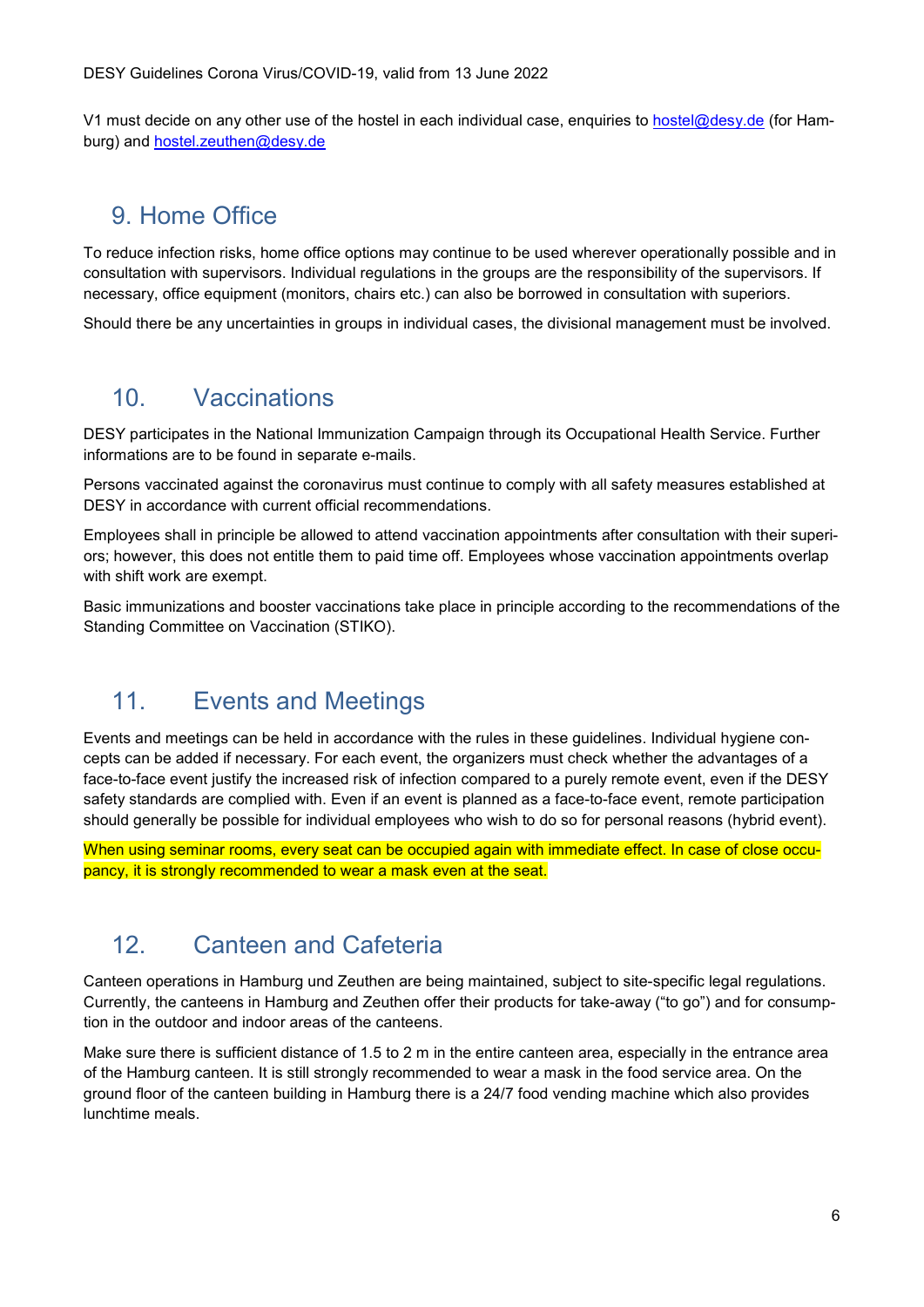## <span id="page-6-0"></span>13. Vehicle Use

Since the minimum distance cannot be maintained in passenger cars, the wearing of medical or masks with a higher protective effect (FFP2/3) is still strongly recommended when sharing DESY cars.

## <span id="page-6-1"></span>14. Contact Addresses at DESY

Central e-mail address: [health.service@desy.de](mailto:health.service@desy.de)

For all questions about handling the Coronavirus/COVID-19 at DESY. Questions to this address will be answered by a DESY team (employees of the Personnel Department (V2), the Occupational Health Management (BGM) and V1) on weekdays from 8 am to 6 pm. Please provide the following basic information for campus admission requests after your stay abroad: Date of entry or return to Germany as well as country/region from which the entry is made.

Contact for confidential individual cases: Personnel Department: [personal.abteilung@desy.de](mailto:personal.abteilung@desy.de) DESY Medical Service: [betriebsarzt@desy.de](mailto:betriebsarzt@desy.de) or -2171

# <span id="page-6-2"></span>15. Rooms (Offices, Labs, Workshops, Seminar Rooms etc.)

The simultaneous, even short-term stay of several persons in an office or similar rooms is permissible on a voluntary basis and if the available measures to reduce the risk of infection are sufficiently used (e.g. working in fixed teams, regular ventilation and, if necessary, air cleaning, voluntary self-testing, observance of the spatial distance, use of screens). Employees who do not wish to share offices and similar rooms - for example, because they or their relatives belong to a risk group - should be allowed to use the room individually, for example, by working at different times or using a home office, provided that these measures are not impossible for operational reasons.

For other rooms (from five workplaces), such as workshops, laboratories, control rooms and open-plan offices, regulations agreed upon with the respective group management and D5 apply.

At DESY, an urgent recommendation to wear medical masks or masks with a higher protective effect (FFP2/3) applies in closed rooms in which existing technical or organizational measures are not sufficient for the protection of the persons present. It is strongly recommended to wear FFP2 masks only, as they provide higher protection against aerosols.

The simultaneous presence of several persons in seminar or similar rooms is permissible in compliance with the rules under "11. Events and Meetings".

In the seminar rooms, adequate protection is provided by moderate utilization of the seats (e.g. every second seat free), the use of existing air-conditioning systems with air exchange, ventilation and CO2 measuring devices, and regular and sufficient ventilation, so that the recommendation to wear masks is not applicable here. In the case of close occupancy (every seat occupied), which is possible again with immediate effect, it is, however, strongly recommended to wear a mask at the seat as well.

If the above-mentioned measures are used to reduce the risk of infection when offices and similar rooms are shared, the recommendation to wear masks is also not applicable here.

The existence and suitability of appropriate technical or organizational measures can be checked by D5 if necessary.

In view of the aerosol risk, care should be taken to ensure that rooms are ventilated as much as possible. Basically, a shock ventilation of at least 5 minutes should be carried out at least once per hour.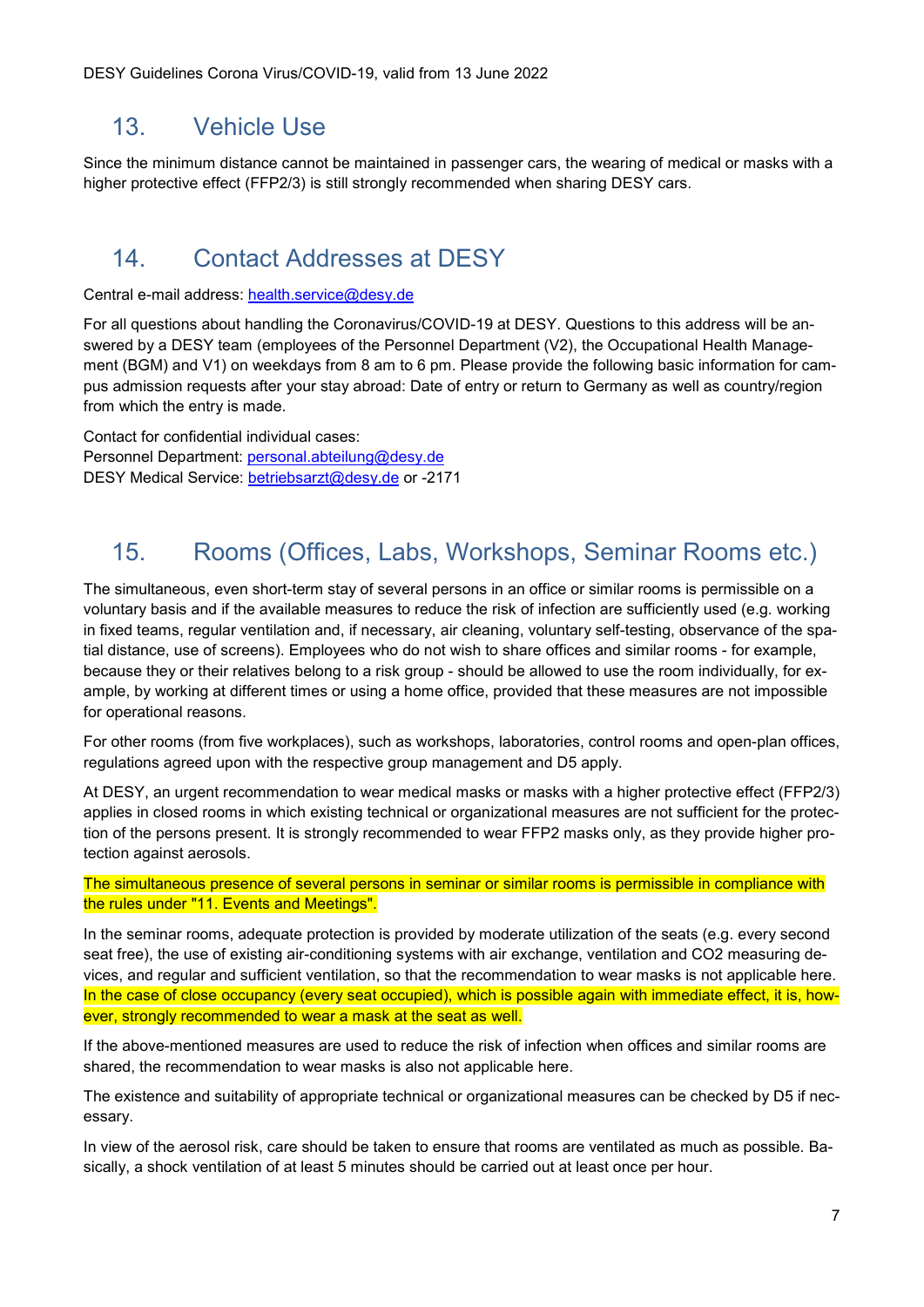## <span id="page-7-0"></span>16. Travel/Business Trips

With regard to travel abroad, please note the following:

Since 1 October 2020, the travel warnings or travel advisories issued by the Federal Foreign Office have again been announced individually for each country.

Travel to countries for which only travel advisories are available can only be undertaken in exceptional cases with the approval of the Division Directors/Deputy Directors. Since the infection situation can change at any time, it is essential to check in advance whether there are any restrictions on entry or return travel to Germany (e.g. requirements for quarantine or the requirement for a negative test result).

If there is a travel warning for a country, a business trip to that country is generally not possible.

# <span id="page-7-1"></span>17. Self-tests

As a preventive measure in the Corona pandemic, so-called self-tests are recommended – on a voluntary basis also for vaccinated and recovered persons – for regular testing for infection in order to prevent further spread of the virus. This recommendation is also aimed in particular at employees who work together in close proximity or have a large number of professional contacts. Regular self-testing is still recommended even for vaccinated individuals.

In accordance with the official rules, DESY provides self-tests for free to all employees who do not work exclusively in the home office. Employees should voluntarily test themselves at home on attendance days before starting work. The self-tests are intended exclusively for operational purposes, and the time required to carry them out is working time. "21. Workflow in Case of a Positive Corona Test" and Appendix V are containing information on how to proceed after a positive test result.

If you have any questions, please contact [health.service@desy.de.](mailto:health.service@desy.de)

# <span id="page-7-2"></span>18. Taskforce Corona

The Board of Directors is following events closely and in consultation with Dr. Bünz, the DESY Medical Officer, and the D5 staff unit, and will adjust recommendations on a daily basis if necessary. The Corona Taskforce, composed of experts from the relevant areas at DESY, currently meets once a week to be able to react quickly at any time. Members of the taskforce are also in close contact with the local authorities in Hamburg and Brandenburg.

### <span id="page-7-3"></span>19. Vacation

Please take into account that holidays in risk areas abroad may result in an up to 14-day ban on access to the DESY premises after return (see "5. Access to the DESY campus"). If work in the home office is not possible, these days must be taken as holidays. Otherwise, DESY is entitled to reduce the salary for this period.

### <span id="page-7-4"></span>20. User Operation with External Guests

For user operations with external guests, additional security rules can be issued at the divisions after consultation with the Directorate, which take into account the special requirements (see Annex III).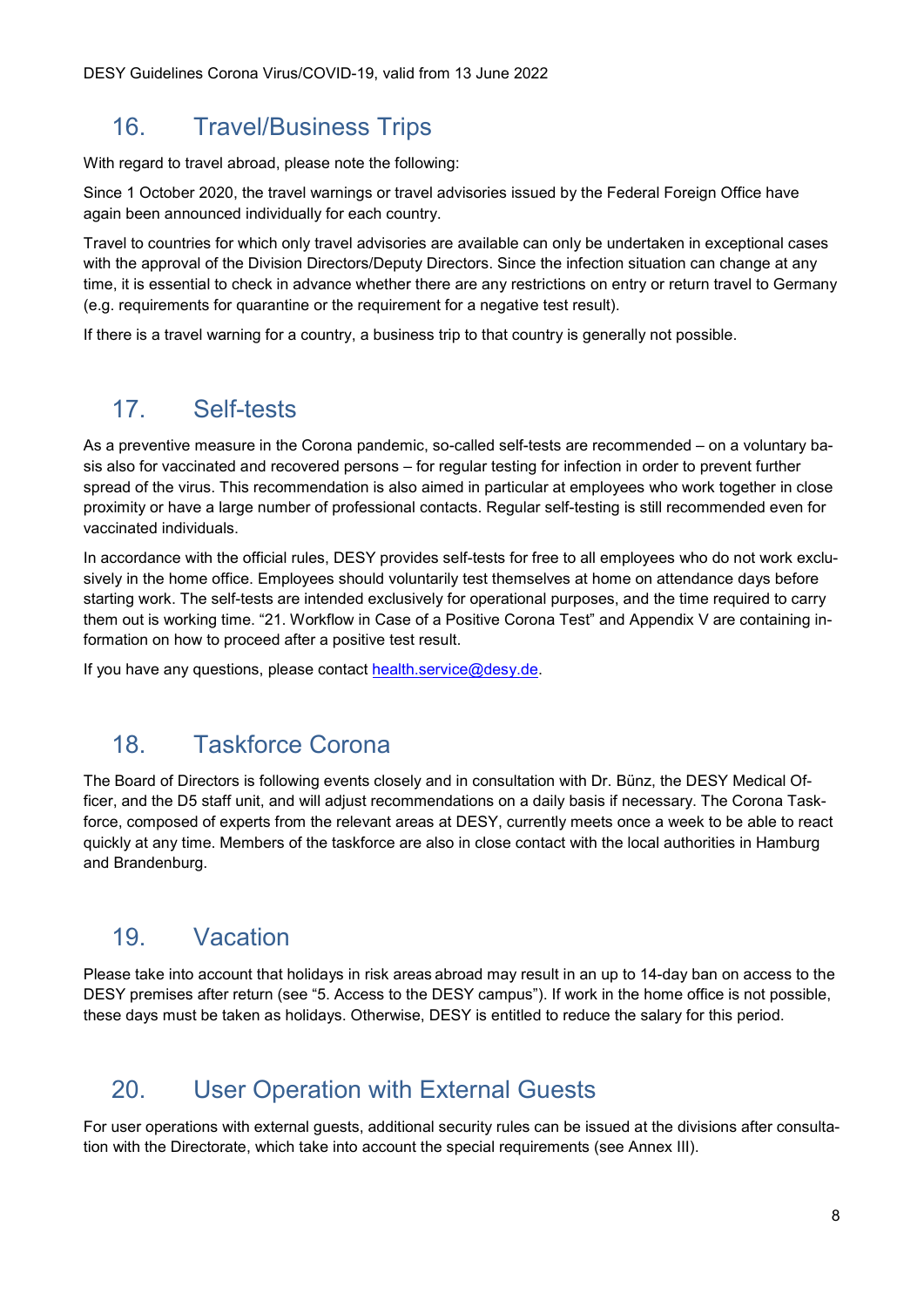# <span id="page-8-0"></span>21. Workflow in Case of a Positive Corona Test

- 1. Employees with a positive self-test must verify the result by means of a certified rapid or PCR test. The organization of the **certified rapid or** PCR test following a positive self-test is considered working time for this purpose. If the certified rapid or PCR test is negative, no further steps are required.
- 2. If the **certified rapid or** PCR test is positive, employees are urged to report this result as soon as possible to their manager, Human Resources (V2) and [health.service@desy.de.](mailto:health.service@desy.de)
- 3. The manager, with the help of the person tested positive and the company medical service, identifies all close (occupational) contacts on the basis of the RKI categorization.
- 4. Close contacts are defined as stays in the near field < 1.5 m without protective masks for longer than 10 minutes, conversations < 1.5 m without protective masks regardless of the length, as well as staying together for more than 10 min in poorly ventilated rooms with probably high concentrations of infectious aerosols. In individual cases, the company medical service will advise on the categorization.[4](#page-8-2)
- 5. All close contacts will be informed with the assistance of the HR department. They are urgently requested to avoid contact as far as possible on their own responsibility for at least five days (and thus, if possible – after prior consultation with the supervisor – to work in the home office) and to test themselves regularly during this time.
- 6. The official quarantine periods apply to the time of return to work of the person tested positive.

# <span id="page-8-1"></span>22. Interviews and Recruitment Procedures

Applicants must assure the observance of the DESY Corona Guidelines as the applicable hygiene concept before the interview or the test procedure for training positions. Hybrid interviews are still possible.

In all cases, please ensure that there are sufficiently large rooms in which the rules of distance can be observed.

Applicants who are invited to DESY for an interview must first be asked whether they come from a foreign risk area. If this is the case, these persons may only enter the area up to 14 days after the date of arrival (exceptions (see "5. Access to the DESY campus" and Appendix II) apply analogously).

<span id="page-8-2"></span> <sup>4</sup> [https://www.rki.de/DE/Content/InfAZ/N/Neuartiges\\_Coronavirus/Kontaktperson/Management.html](https://www.rki.de/DE/Content/InfAZ/N/Neuartiges_Coronavirus/Kontaktperson/Management.html) (only in German)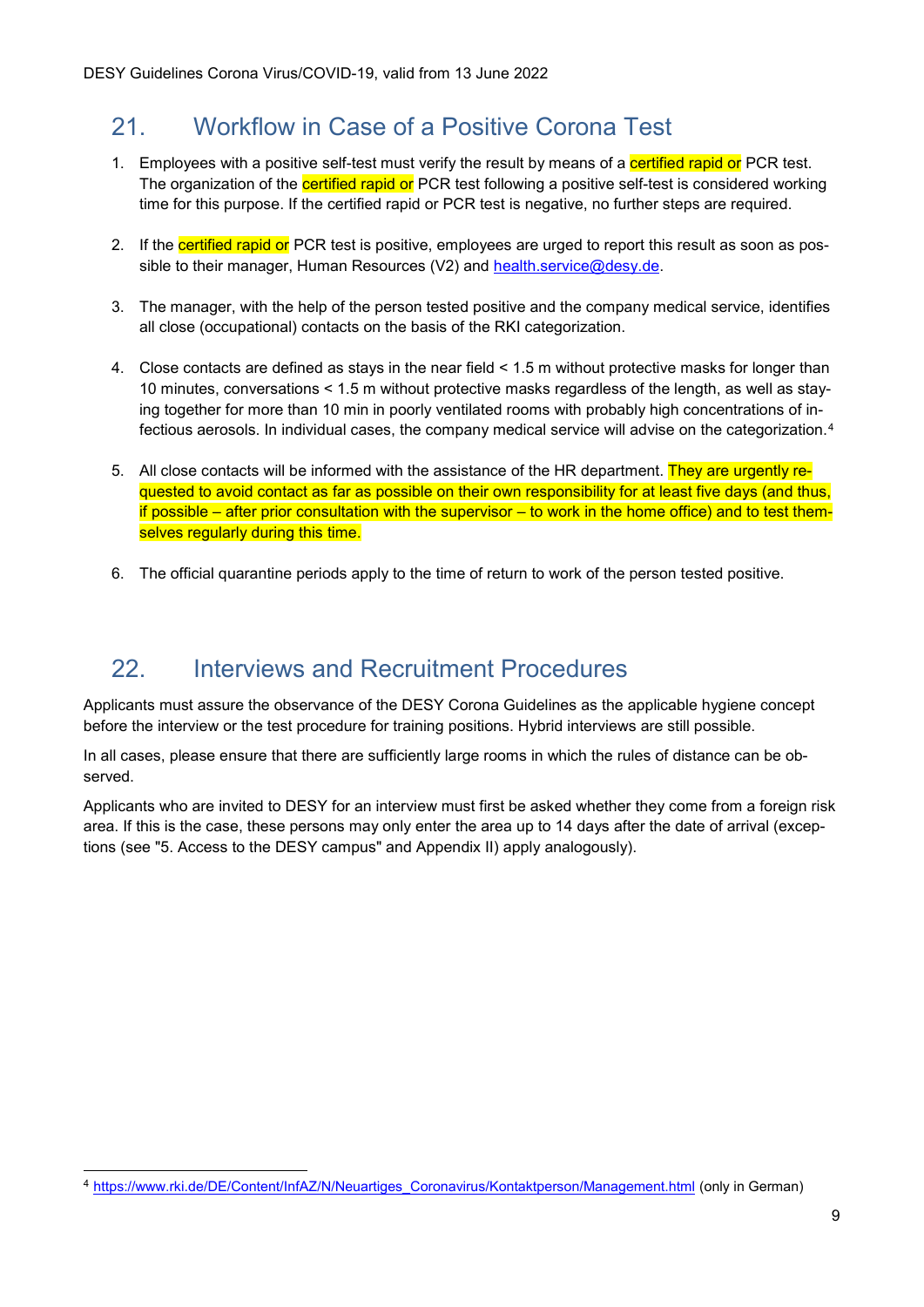# <span id="page-9-0"></span>Appendix I: Protective Masks

#### **Medical mouth/nose protection masks, i. e. so-called surgical masks**

**Medical mouth/nose protection masks** – also called surgical masks – prevent people from contaminating their surroundings with exhaled droplets. They do not provide sufficient virus protection for the wearers themselves. At DESY, an urgent recommendation to wear medical masks or masks with a higher protective effect (FFP2/3) applies in closed rooms in which existing technical or organizational measures are not sufficient for the protection of the persons present. It is strongly recommended to wear FFP2 masks only, as they provide higher protection against aerosols.

Since mouth/nose protection masks do not fit tightly, it is relatively easy to breathe with them.



- Put the mask on so that mouth and nose are covered (see picture).
- The mouth/nose protection is soaked through with the duration of the wearing period; it should then be removed.
- When taking it off, if possible do not touch the fabric surfaces (inside and outside) only touch the straps and pull them away from the face.
- Avoid contact of the inner surfaces with the face.
- Immediately dispose of the masks directly into a closed waste bin (do not put them away anywhere).
- Use these masks only once.

The DESY Medical Service offers voluntary occupational health advice on the wearing of protective masks, even in special cases, such as previous illnesses (e.g. asthma), psychological stress or in connection with clean room operation.

#### **Community Masks without valve**

"Community masks" are masks in the broadest sense, which are sewn (e.g. in self-production based on instructions from the internet) from commercially available materials and are worn in everyday life. The use of community masks is not recommended at DESY.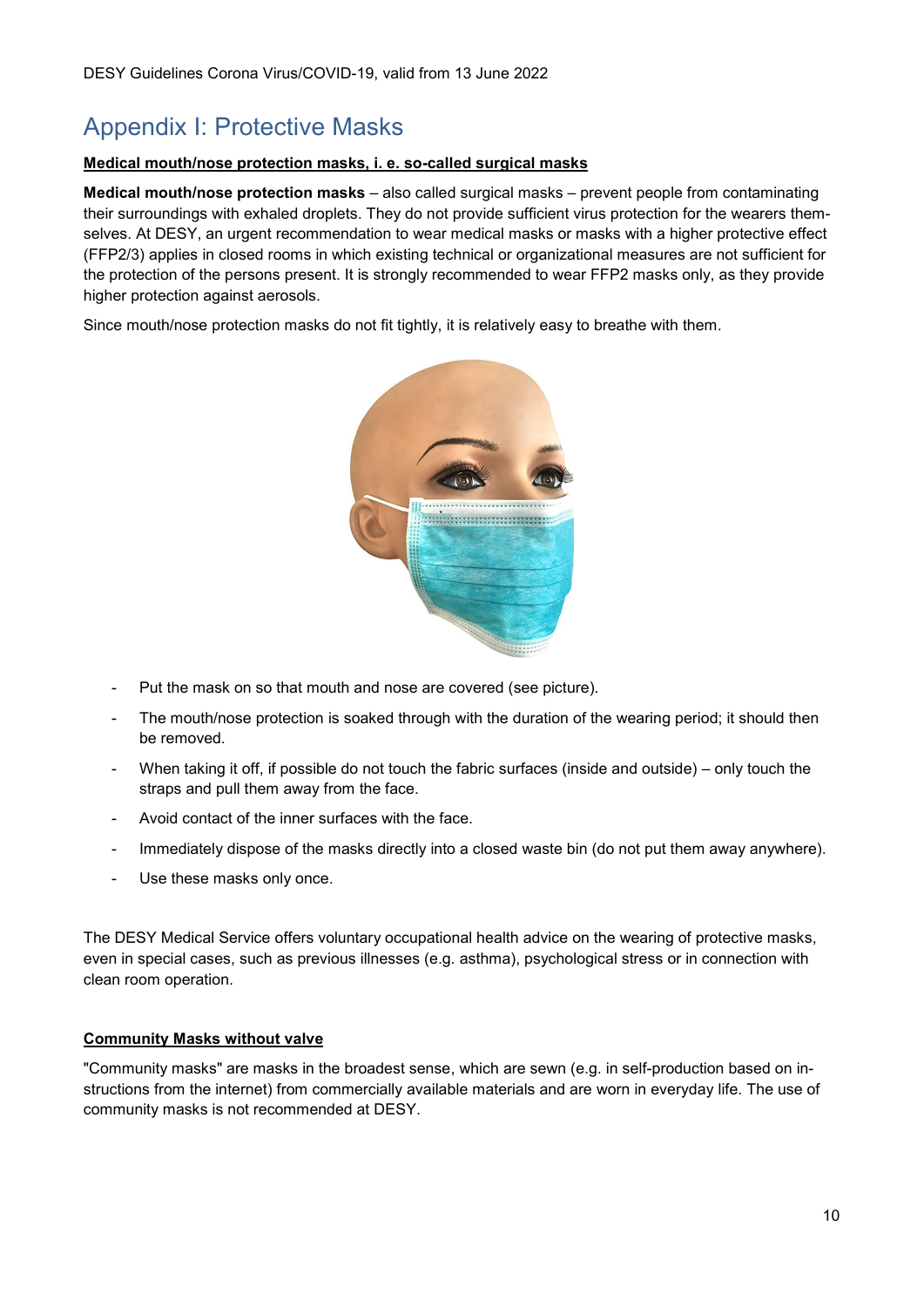#### **FFP2/3 Masks without valve**

Tight-fitting **FFP masks without a valve** protect the wearer(s) against viruses, too.

These respirators reliably filter even the smallest particles and droplets from the air. The masks have a slightly increased breathing resistance. At DESY, an urgent recommendation to wear medical masks or masks with a higher protective effect (FFP2/3) applies in closed rooms in which existing technical or organizational measures are not sufficient for the protection of the persons present. It is strongly recommended to wear FFP2 masks only, as they provide higher protection against aerosols.

FFP masks are not medical devices and therefore cannot be called medical masks. FFP masks are used in occupational safety and protect wearers from harmful substances and particles in the air they breathe. FFP2/FFP3 masks are suitable for self-protection against bacteria and viruses according to the information of the RKI. Masks according to the Chinese standard KN95 or the North American standard N95 can be equated to an FFP2 mask according to the European standard.



The use of FFP masks is explained in the following videos (no advertisement for the companies involved):

### [YouTube Channel](https://www.youtube.com/playlist?list=PLyfOr1bL81FeOhxgchbj21iVrl0KKkRKc) MoldexEurope

- Place the mask so that the mouth and nose are covered (see picture); press the mask firmly against the face.
- When taking the mask off, try not to touch the fabric surfaces (inside and outside) only touch the straps to keep the mask away from the face and then pull it over the head.
- Avoid contact of the inner surfaces with the face.
- It is possible to dry worn masks in the air (not on the heater or similar!) and to use them again as long as they are not soiled or very heavily soaked. The total wearing time - also spread over several days should not exceed approx. eight hours per mask.
- Dispose of the masks directly in a closed waste bin (do not place them anywhere).

#### **FFP2/3 masks with valve**

Tight-fitting **FFP masks with a valve** protect only the wearer(s) against viruses, but have a reduced breathing resistance compared to masks without a valve. These masks filter even the smallest particles and droplets reliably out of the air.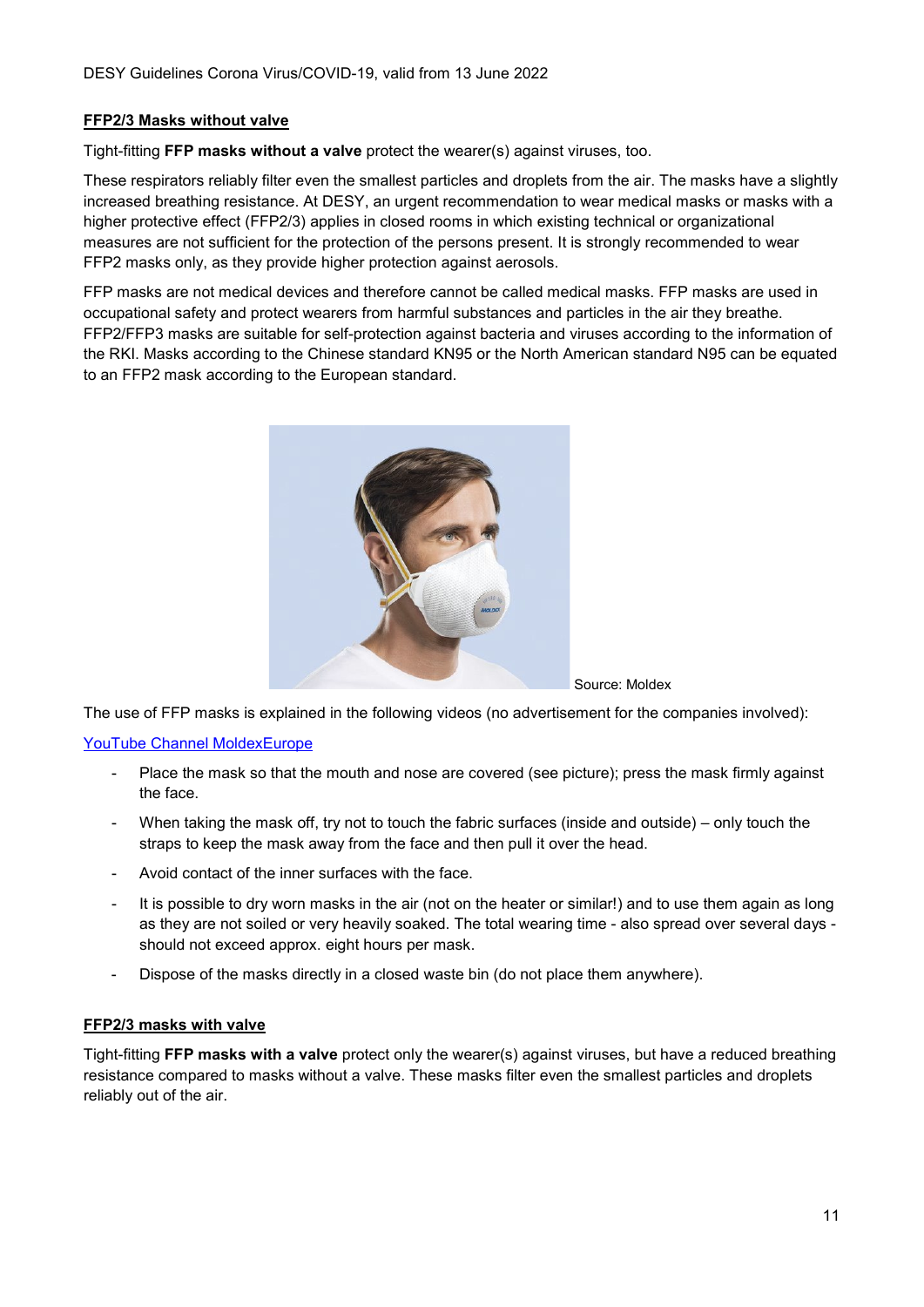### **Wearing time of FFP masks**

- FFP masks have a limited wearing time due to the increased breathing resistance.
- In accordance with DGUV<sup>[5](#page-11-0)</sup> rule 112-190, the uninterrupted maximum wearing time for a FFP mask without a valve is 75 minutes followed by a recovery time of 30 minutes.

| Protection equipment                           | Wearing time<br>(min) | Recovery time<br>(min) | Operations per<br>working shift | Working shifts<br>per week                 |
|------------------------------------------------|-----------------------|------------------------|---------------------------------|--------------------------------------------|
| $\parallel$ FFP mask without valve $\parallel$ | 75                    | 30                     |                                 | $ 4 (2 days - 1-day $<br>$break - 2 days)$ |
| $\mathsf{IFFP}$ mask with valve                | 120                   | 30                     |                                 |                                            |

- The wearing time can be shortened by general conditions, e.g.:
	- o heavy soiling: clogging with dust increases the breathing resistance;
	- o Difficulty of work (physical and climatic): can lead to faster moisturization;
	- o Personal constitution of the person.
- The shortening of the wearing time must be determined and specified in each individual case and, if necessary, as part of an individual risk assessment.
- A soaked or (e.g. by dust) dirty mask must be replaced (carry a replacement mask with you).
- If the number of operations per work shift is lower than the specifications of DGUV regulation 112-190, the number of work shifts per week can be increased. If you have any questions, please contact D<sub>5</sub>.
- In exceptional cases, the recommended recovery times may be deviated from in consultation with D5 and the responsible supervisor.

The DESY Medical Service offers voluntary occupational health advice on the wearing of protective masks, even in special cases, such as previous illnesses (e.g. asthma), psychological stress or in connection with clean room operation.

<span id="page-11-0"></span> <sup>5</sup> German Social Accident Insurance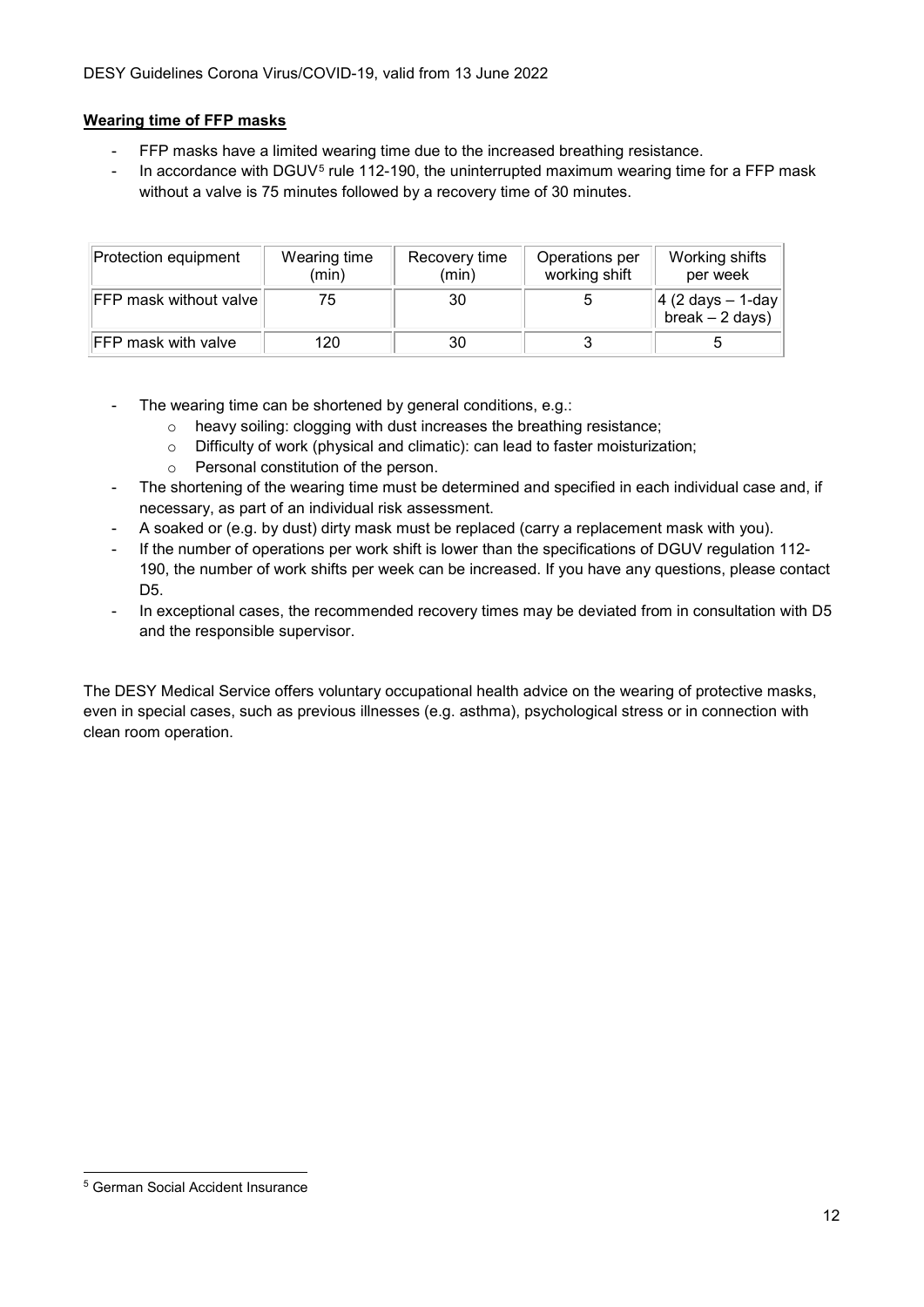# <span id="page-12-0"></span>Appendix II: Exceptions for entering the campus on arrival from foreign risk areas

In the case of entries from areas of variants of concern, there is a 14-day ban on entry. It can only be lifted prematurely if the affected area is no longer classified as a area of variants of concern after entry and before the 14 days have elapsed.

A short stay that is negligible with regard to the risk of infection, e.g. for rest or refueling, is not considered a stay. Transfer times at an airport are considered a stay. All persons covered by the exemption should limit social and professional contacts to the absolute minimum necessary until the 14th day after entry into Germany. For questions, please contact [health.service@desy.de.](mailto:health.service@desy.de)

Example of entry from areas of variants of concern:

Colleague X travels to Liechtenstein on November 1 and on to France on November 3. On 10 November, he travels from France back to Germany. On November 12, he wants to return to his office on the DESY campus in Hamburg. However, he must first check which countries/regions were named as areas of variants of concern by the RKI on November 10 (= day of entry into Germany, key date consideration). Only areas in which he stayed are relevant, a mere transit does not count as a stay. On November 10, France was not on the RKI list as a area of variants of concern, but Liechtenstein was. Since the stay in Liechtenstein is less than 10 days before the cut-off date of November 10, colleague X is not allowed to enter the campus for 14 days from the day of entry into Germany, i.e. again on November 24 at the earliest.

In addition, the obligation to provide proof must already be observed when entering Germany on November 10 (only test proof is permitted).

If neither France nor Liechtenstein had been on the list of RKI risk areas on November 10, colleague X would be allowed to enter the campus again without restriction on November 12. The 14-day ban on entry also ends prematurely if the affected area of variants of concern is no longer classified as such after entry and before the end of the segregation period.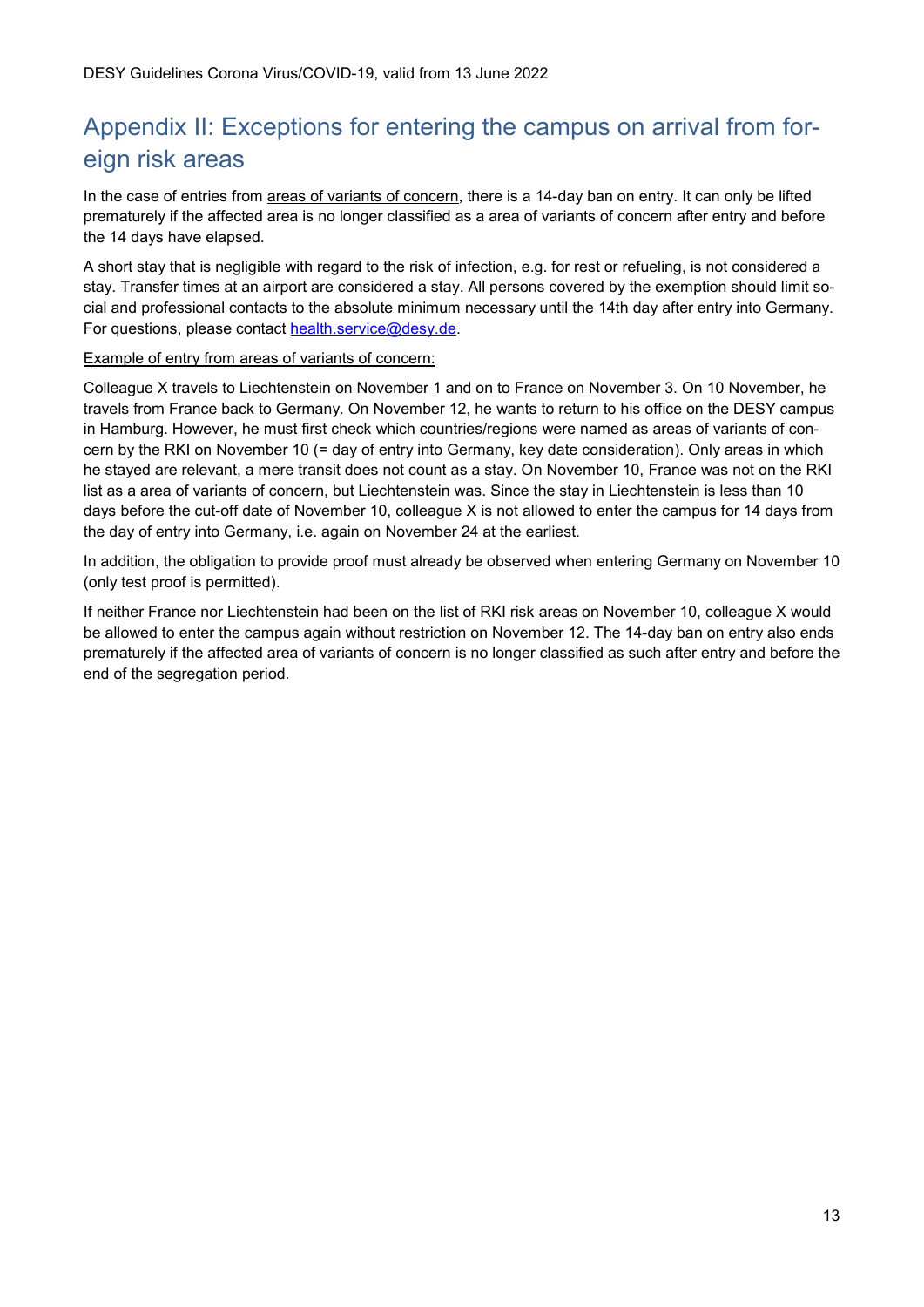# <span id="page-13-0"></span>Appendix III: Rules for the maintenance of user operation with external users

This appendix regulates the participation in experiments at PETRA III, FLASH and DESY-Testbeam especially for external users. For personnel of external companies, the same safety rules apply as for DESY employees, see also "7. External companies".

DESY is aware of the great importance of its research infrastructures PETRA III, FLASH and DESY-Testbeam for an international user community. In order to maintain a user operation that is sufficiently safe for both users and employees at DESY even under the conditions of the current Corona pandemic, DESY has established special regulations for external users. External users are persons who do not have a permanent workplace on the Bahrenfeld campus or at the European XFEL, but who come to the Hamburg Bahrenfeld campus for the purpose of participating in experiments at the large DESY research infrastructures as well as in other laboratory experiments.

These rules for external users apply in addition to the respective regulations established by the federal and state governments and in addition to the general regulations listed in this guideline.

For external users, participation in experiments is only permitted after submission of a negative PCR test.<sup>[6](#page-13-1)</sup> The test result must not be older than 48 hours at the time of entering the DESY campus.

As soon as possible after entering the campus, the PCR test result must be submitted to the respective contact persons for users (for PETRA III and FLASH: [DESY Photon Science User Office;](mailto:photon-science.users-office@desy.de) for Testbeam: [Testbeam Coordinators;](mailto:testbeam-coor@DESY.de) for other experiments: respective DESY experiment management) for examination.

The DESY Photon Science User Office provides the users of FLASH and PETRA III with a routing slip on which the necessary verifications are documented. This routing slip is to be carried along at all times.

The DESY test beam coordinators provide the users of the DESY test beam with a routing slip. This routing slip must be carried along at all times.

During user operation, it is strongly recommended to continue wearing FFP2 masks. Furthermore, all users are requested to perform a self-test every two days during their stay.<sup>[7](#page-13-2)</sup>

After a previous stay in an area of variants of concern, participation in experiments at DESY is not possible.

A short stay that is negligible with regard to infection risks, e.g. for rest or refueling, is not considered as a stay. Transfer times at an airport count as a stay.

For questions, please contact [health.service@desy.de](mailto:health.service@desy.de)

Violations of the regulations for external users or the general DESY-Corona rules may be punished by exclusion from the experimental operation.

<span id="page-13-1"></span> $6$  The costs for the testing cannot be covered by DESY.

<span id="page-13-2"></span><sup>&</sup>lt;sup>7</sup> The costs for the testing cannot be covered by DESY.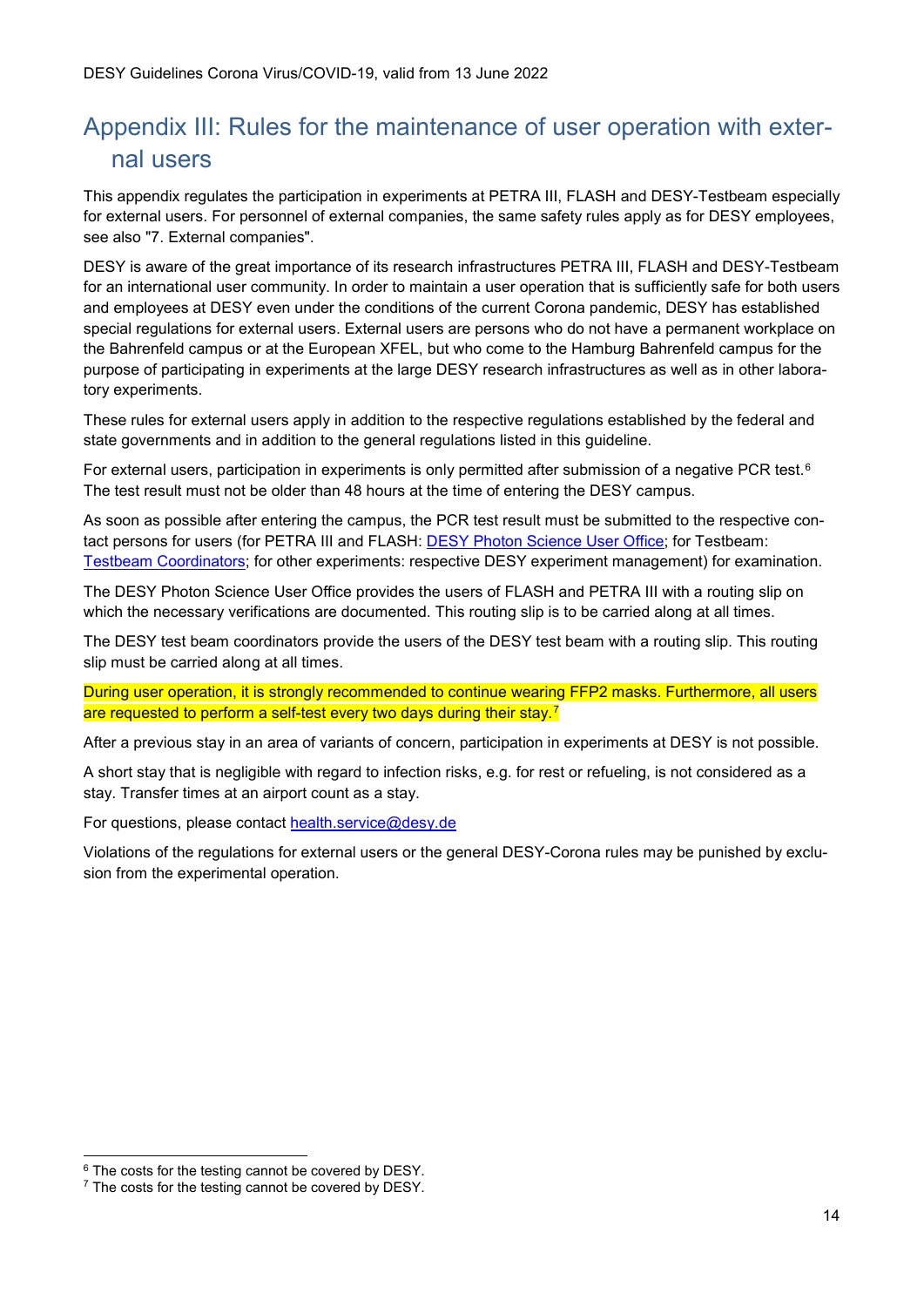# Appendix IV: Overview of DESY levels for handling the Corona virus

<span id="page-14-0"></span>

| <b>Level</b>                                                   |                                                              | $\overline{2}$                                                                                                                                                                 | $\overline{3}$                                                                                                                                                                                                                                                                                                                                                                               | 4                                                                                                                                             | 5                                                                                                                                                                                                                                                               |
|----------------------------------------------------------------|--------------------------------------------------------------|--------------------------------------------------------------------------------------------------------------------------------------------------------------------------------|----------------------------------------------------------------------------------------------------------------------------------------------------------------------------------------------------------------------------------------------------------------------------------------------------------------------------------------------------------------------------------------------|-----------------------------------------------------------------------------------------------------------------------------------------------|-----------------------------------------------------------------------------------------------------------------------------------------------------------------------------------------------------------------------------------------------------------------|
| <b>DESY Level</b><br><b>Name</b>                               | <b>Safe Normal Operation</b>                                 | <b>Reduced Operation</b><br>Mode $(2.0)$                                                                                                                                       | "Lockdown Light"                                                                                                                                                                                                                                                                                                                                                                             | "Hard Lockdown"                                                                                                                               | "Government Shutdown"                                                                                                                                                                                                                                           |
| <b>Research Infra-</b><br>structures/User<br><b>Operations</b> | User operation according<br>to rules in Appendix III         | User operation with secu-<br>rity measures (especially<br>mandatory testing for<br>users)                                                                                      | User operation with secu-<br>rity measures (mandatory<br>testing for users) and the<br>restrictions listed under<br>"Home Office" for cam-<br>pus-related activities                                                                                                                                                                                                                         | Infrastructures in shut-<br>down, no user operation                                                                                           | Infrastructures in shut-<br>down, no user operation                                                                                                                                                                                                             |
| <b>Home Office</b>                                             | Home Office as general<br>option (see "9. Home Of-<br>fice") | Home office to a large ex-<br>tent; work in the work-<br>shops, user operations,<br>and the like takes place<br>on campus within the<br>scope of applicable safety<br>measures | Default Home Office, ex-<br>cept:<br>On-campus activities<br>required to maintain<br>safety and prevent<br>significant damage to<br>facilities<br>Work required as<br>part of Corona re-<br>search<br>Other activities for<br>which further delay is<br>unreasonable, e.g.,<br>for scientific, tech-<br>nical, or training rea-<br>sons, including re-<br>lated work such as in<br>workshops | Default Home Office ex-<br>cept:<br>On-campus activities<br>required to maintain<br>safety and prevent<br>significant damage to<br>facilities | All employees in the<br>Home Office, except:<br>On-campus activities<br>required to maintain<br>safety and prevent<br>significant damage to<br>facilities (issuance of<br>"passes" in accor-<br>dance with divisional<br>emergency lists al-<br>ready prepared) |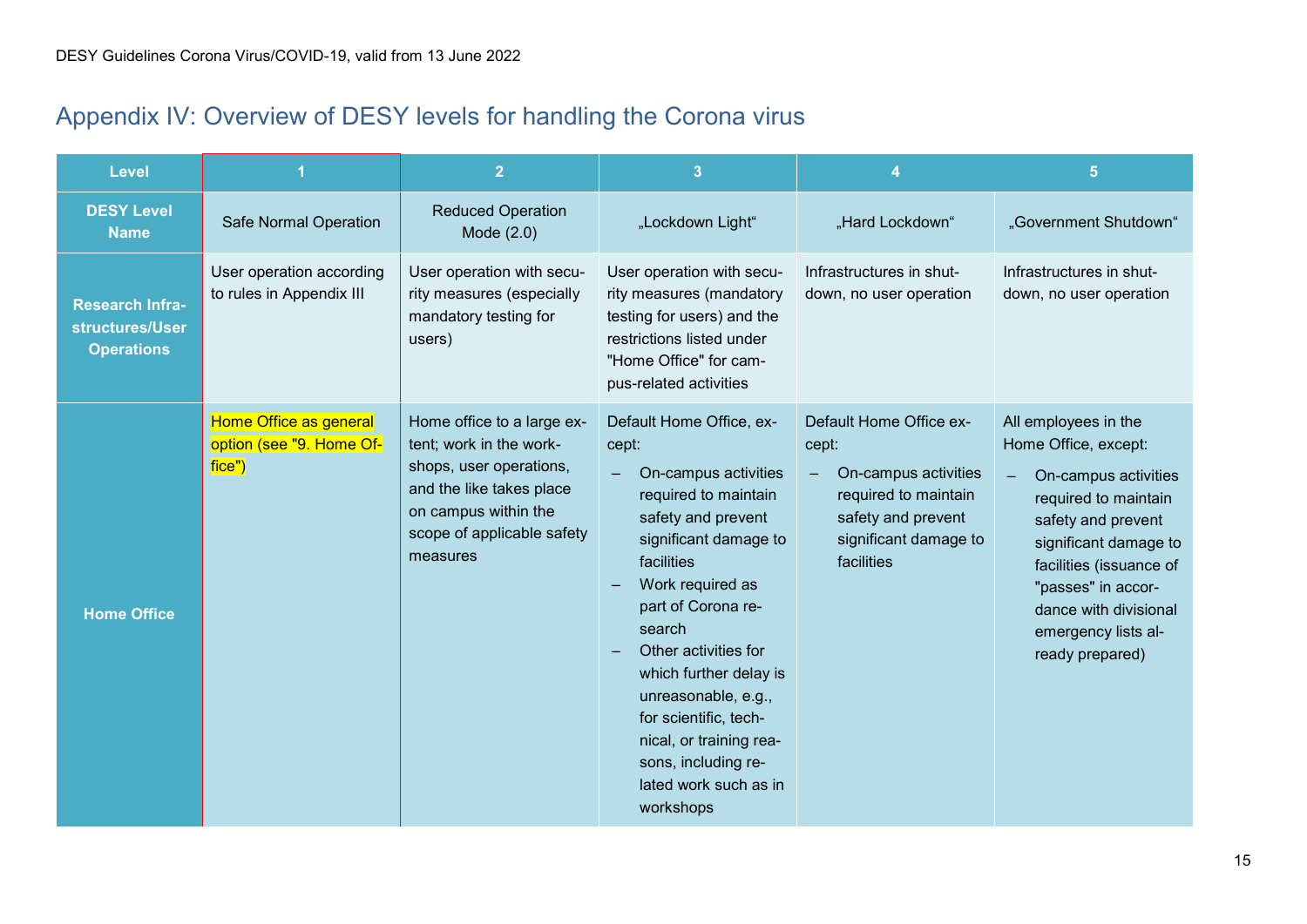### DESY Guidelines Corona Virus/COVID-19, valid from 13 June 2022

| <b>Level</b>      |                                                                            | 2                                                                                                                                       |                                                       |                                                       | 5                                           |
|-------------------|----------------------------------------------------------------------------|-----------------------------------------------------------------------------------------------------------------------------------------|-------------------------------------------------------|-------------------------------------------------------|---------------------------------------------|
| <b>Events</b>     | Face-to-face events ac-<br>cording to Guidelines                           | Face-to-face events with<br>security measures gener-<br>ally possible, digital<br>events preferred                                      | Only operationally neces-<br>sary face-to-face events | Only operationally neces-<br>sary face-to-face events | Only events permitted by<br>the authorities |
| <b>Canteen</b>    | To Go + On Site opera-<br>tion                                             | To Go + On Site opera-<br>tion                                                                                                          | To Go + On Site opera-<br>tion                        | Only To Go operation                                  | No operation                                |
| Periods (approx.) | $01/06/2020 - 04/11/2020$<br>$01/11/2021 - 28/11/2021$<br>Since 05/05/2022 | $01/04/2020 - 31/05/2020$<br>05/11/2020 - 15/12/2020<br>$31/05/2021 - 31/10/2021$<br>29/11/2021 - 16/01/2022<br>25/03/2022 - 04/05/2022 | 11/01/2021 - 30/05/2021<br>17/01/2022 - 24/03/2022    | 13/03/2020 - 31/03/2020<br>16/12/2020 - 10/01/2021    |                                             |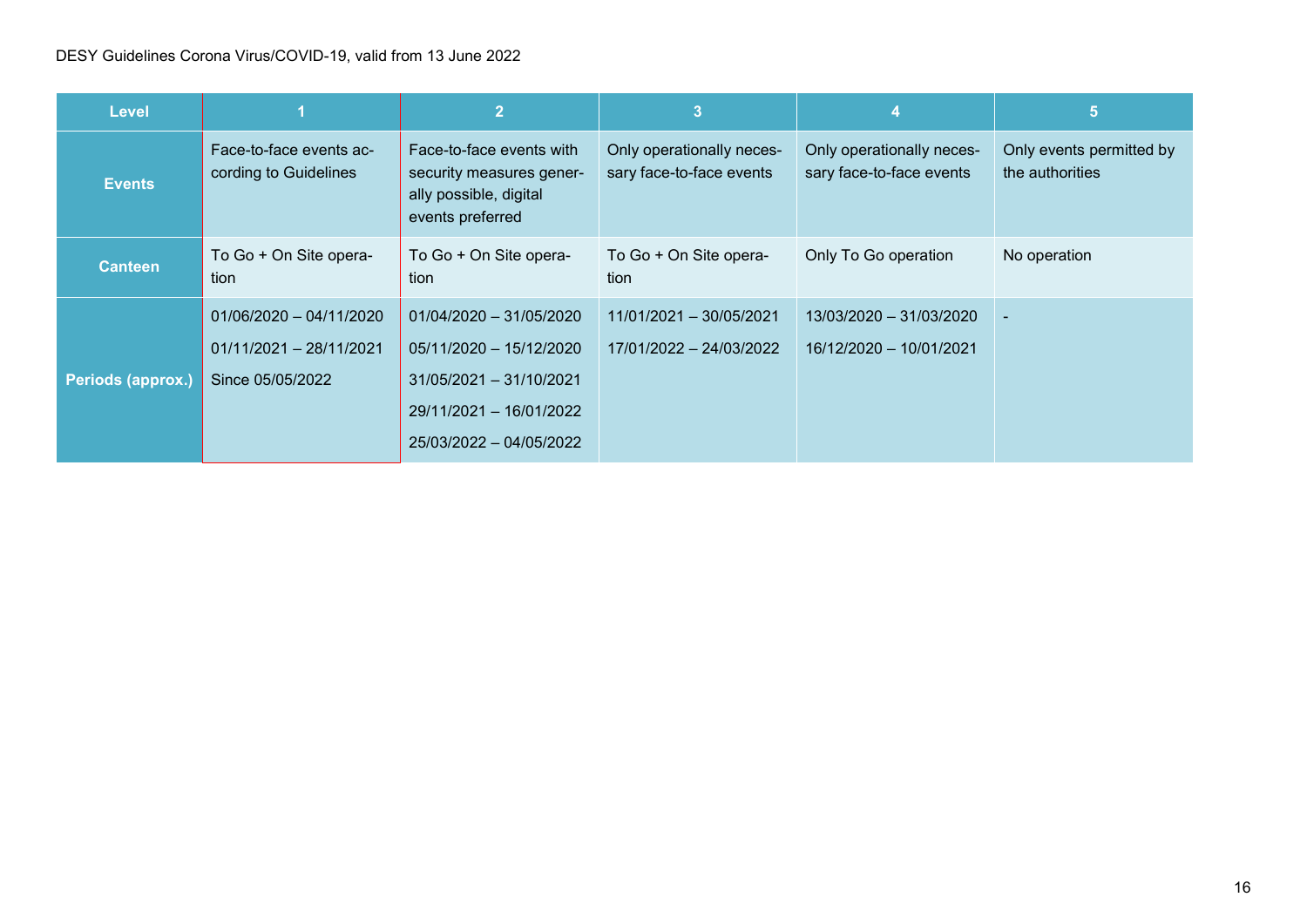# <span id="page-16-0"></span>Appendix V: Package insert for antigen self-tests at DESY

DESY provides employees with antigen self-tests for voluntary use at home before starting work – please read the instructions for use of the self-test carefully. Self-tests are a good additional means of preventing infection, but they cannot replace other measures.

#### **The test result is negative**

The probability of actually being infectious is significantly reduced. A negative test result is a snapshot and does not rule out infection with the coronavirus.

- Please note that the result is only **valid for one working day.**
- The applicable **DESY rules must be observed** even if the test result is negative.

#### **The test result is positive**

SARS-CoV-2 infection is **suspected.** 

- Therefore, a certified rapid or PCR test must be performed for verification. The organization of the certified rapid or PCR test following a positive self-test counts as working time for this purpose.
- Until the results of the **certified rapid or** PCR test are available, place yourself in precautionary quarantine.
- You are urgently requested to inform your supervisor, HR support (V2) and health.service@desy.de if the certified rapid or PCR test also produces a positive result (for further procedure, see "21. Procedure in the event of a positive test").

#### **Good to know**

"Am I infected or not?" That is the question the self-test is supposed to answer. However, it is not that simple. The "safety" of the test depends on three factors:

- The probability with which the test detects an infected person (**sensitivity),**
- the probability of how well the test detects a non-infected person (**specificity)** and
- the proportion of people actually infected in the population (**prevalence** or **pre-test probability**).

Self-tests therefore do not detect every infection (**false negative results**) and they also sometimes indicate an infection although none is present (**false positive results**). If only a few people among those tested are actually infected, then positive results are less reliable. However, if a large number of people are infected, positive results are more reliable, but negative results are less reliable. You will find more information on this on the back page.

### **Act responsibly**

Self-tests require self-responsible action. They offer a good opportunity for early detection of infections that are not yet known. Affected persons can thus inform possible contacts at an early stage and prevent further infections even before the final diagnosis.

Please take a positive test result seriously. Even if it turns out to be a false positive, the next positive result may indicate a real infection. If all people in a group are tested negative, this significantly reduces the risk of infection on that day. Self-testing is therefore an important building block for more safety in the workplace.

**More protection for yourself and others. Stay healthy.**